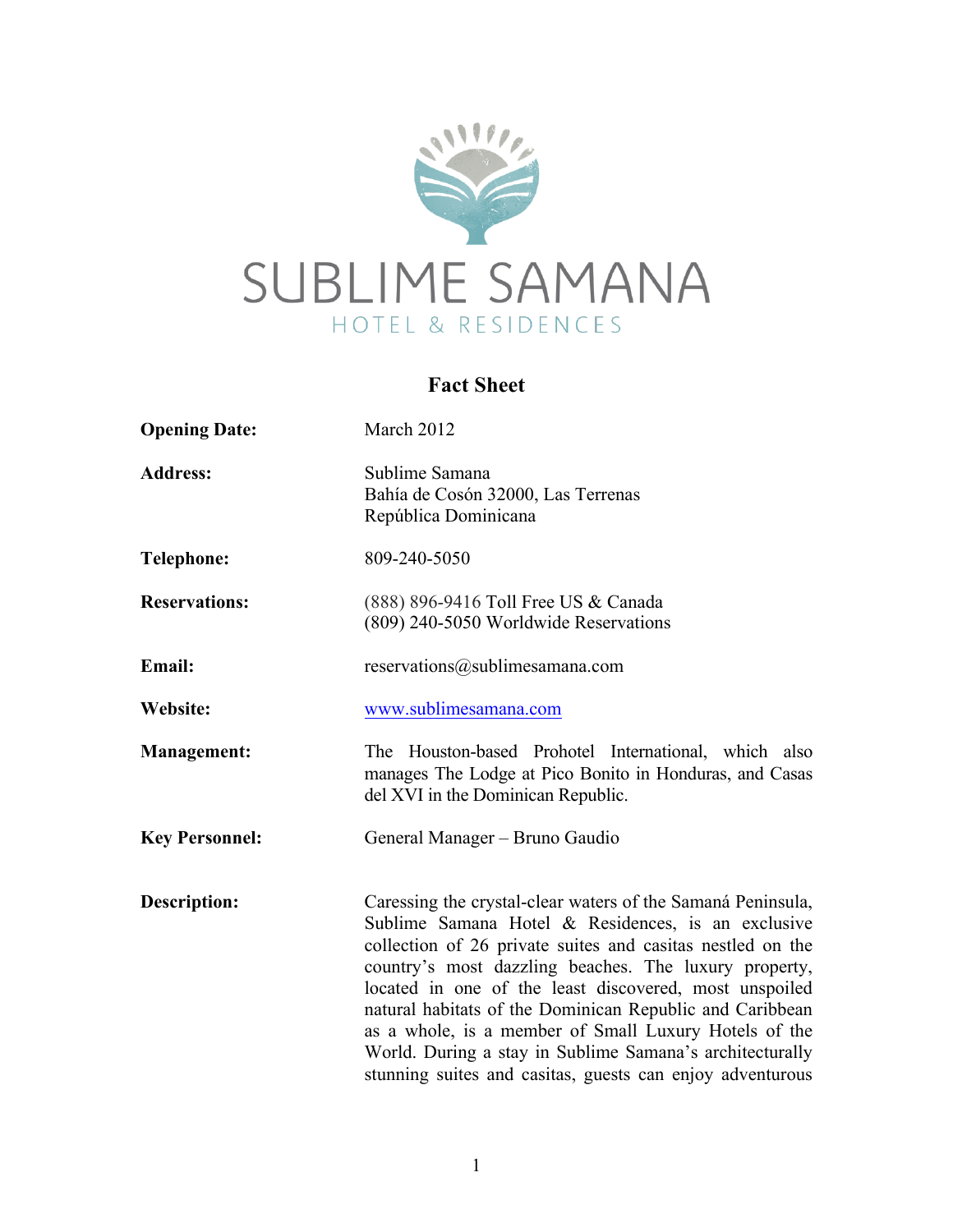educational excursions, the beauty of the pristine ocean, and the personal service and luxury of a boutique hotel.

- **Location:** Located on the dazzling Samaná Peninsula in the Dominican Republic's Samaná province, Sublime Samana is approximately 20 minutes from Samana's El Catey Airport and 1.5 hours from Las Américas International Airport in Santo Domingo. The property is idyllically set amongst the dramatic lush, green jungle-clad hills and finesand beaches of the Dominican Republic's most magnificent region.
- **Accommodations:** The spacious, stunning architect-designed private suites and casitas offer unwavering luxury with open floor plans that allow for a peaceful immersion with the wondrous sights and sounds of the exotic, ocean setting. Each of the 18 private suites in the main building and eight private casitas feature floor-to-ceiling windows, a private balcony or terrace, elegant, inviting furnishings, full dining rooms and fully equipped kitchens. The suites provide visitors with views of the pool & beach beyond as well as the spectacular mountains. One, two, and three bedroom suites in the property's main building and casitas along the magnificent interconnected pools are available for families and groups of any size.

# **One Bedroom Suite:**

Located in the stunning main building, the one bedroom suites feature plush king size beds and can accommodate two adults and two children under the age of 12, or three adults with an additional fee for the third guest. Suite highlights include a comfortable living area, fully equipped kitchen, and luxurious bathroom all in an air-conditioned setting. After an exciting day of whale watching excursions, guests can unwind on the suite's private balcony or terrace.

#### **Two Bedroom Suite:**

The two bedroom suite features a master bedroom with a king size bed and a second bedroom with two queen beds and can accommodate four adults and one child under the age of 12. These spacious air-conditioned suites spare no luxury and feature all of the amenities of the one-bedroom suites.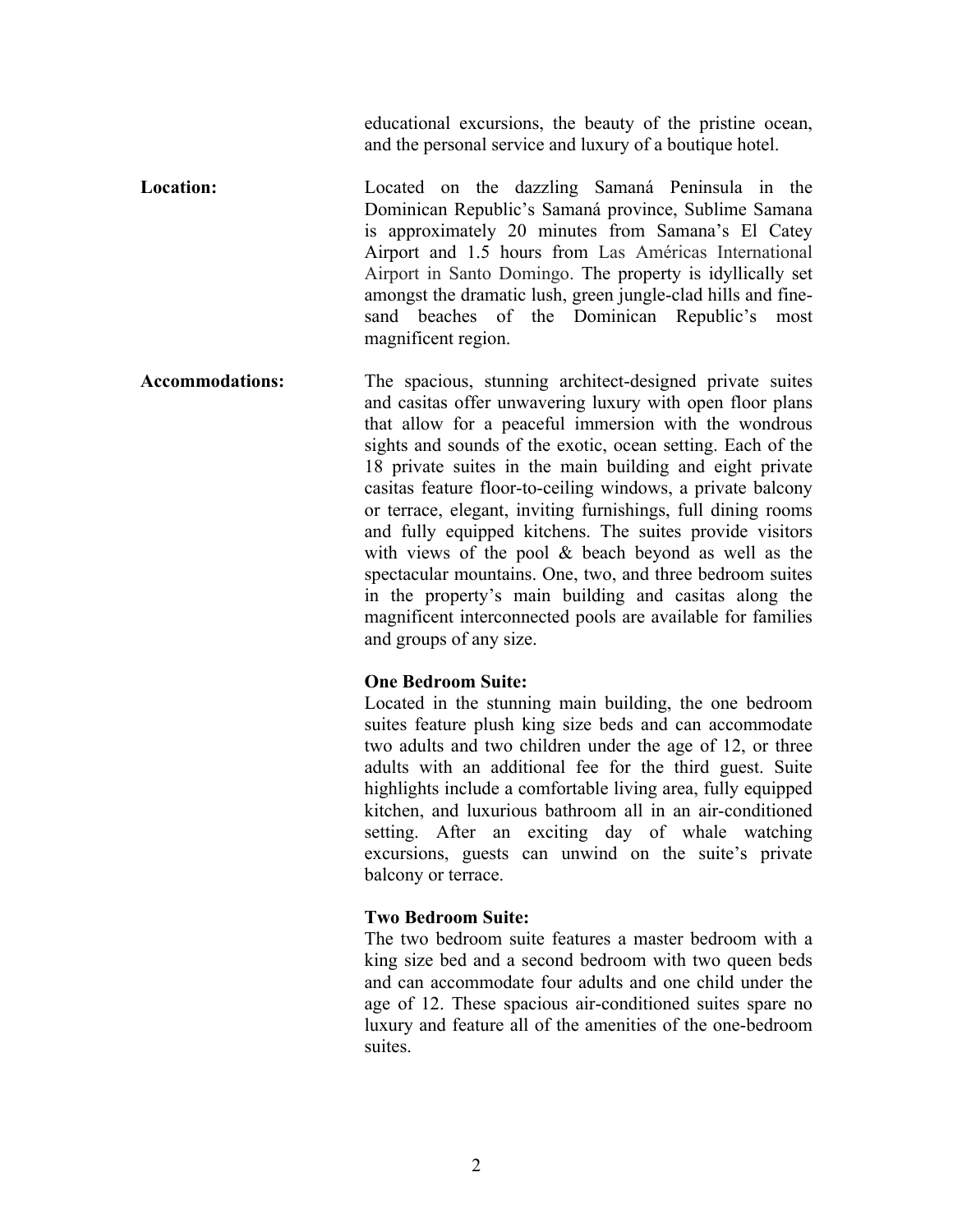# **Two Bedroom Casita:**

These air-conditioned architect-designed private villas feature a master bedroom with king-size bed and a second bedroom with two queens and are perfectly suited for families or groups of four adults and one child under the age of 12. After a long day guests can unwind in the casita's outdoor Jacuzzi and watch the sunset from the private terrace. Casitas are available with a private rooftop terrace for an additional cost.

#### **Three Bedroom Casita:**

Situated between the main building and the beach, these spectacular freestanding casitas feature a master bedroom with a king-size bed, a second bedroom with two queen beds, and a third bedroom with two full-size beds and can accommodate six adults and one child under the age of 12. The spacious villa is perfect for the large family, family traveling with nannies or extended relatives, and even groups of friends looking for a luxurious escape. Casitas are available with a private rooftop terrace for an additional cost.

# **Presidential Suite:**

The Presidential Suite, located in the main building, features the highest viewpoint in the entire property, which gives guests a breathtaking view from every room in the suite. A two-level unit, the Suite consists of two bedrooms on the upper level (one with a full bed and the other with two queen beds) and two bedrooms on the lower level with king size beds; each room with its own private bathroom. The master bedroom is located on the first level and has private access to the balcony with the Jacuzzi. The Presidential Suite is outfitted with sky-high ceilings and a minimalistic modern design with high-end furniture and room accents. Other amenities include a fully equipped kitchen, spacious balcony with a Jacuzzi and views of the pool, garden and the splendid ocean beyond. The spacious Suite accommodates 8 adults and 1 child under the age of 12.

| Check in: | $3:00$ P.M. |
|-----------|-------------|
|           |             |

**Check out:** 12:00 P.M.

**Children:** Children are permitted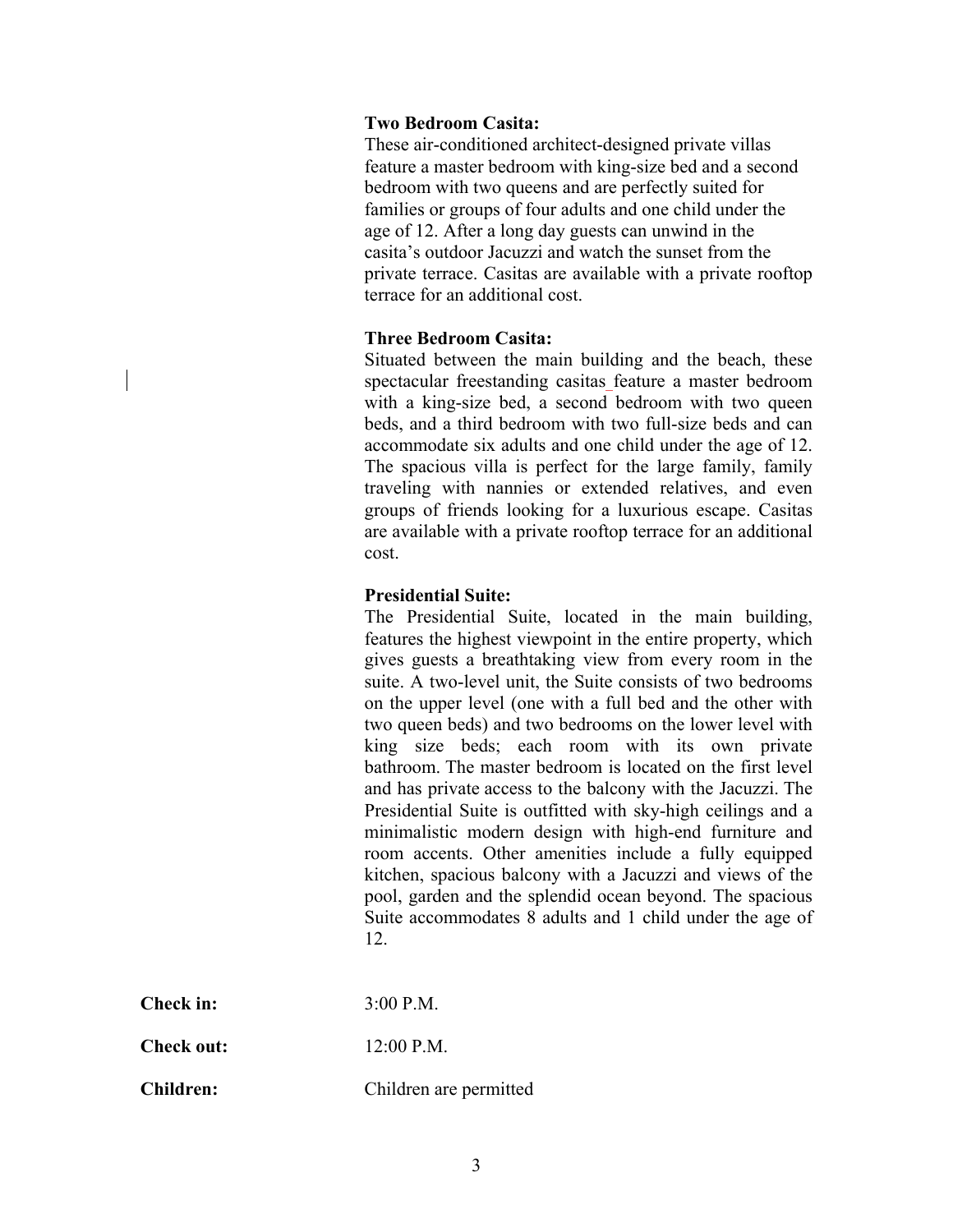| <b>Credit Cards:</b>               | American Express, Visa & MasterCard                                                                                                                                                                                                                                                                                                                                         |
|------------------------------------|-----------------------------------------------------------------------------------------------------------------------------------------------------------------------------------------------------------------------------------------------------------------------------------------------------------------------------------------------------------------------------|
| <b>Reservations &amp; Deposit:</b> | A deposit of 50% of the total stay is due at the time of<br>booking during regular/low seasons, unless promotion<br>requires 100% deposit. The remaining balance will be<br>charged upon arrival. A deposit of 100% of the total stay is<br>due at the time of booking during holiday seasons.                                                                              |
|                                    | Low Season:                                                                                                                                                                                                                                                                                                                                                                 |
|                                    | A cancelation made 15 or more days prior to arrival is<br>100% refundable. For reservations canceled 7-14 days prior<br>to arrival, deposits are refundable minus a \$100 processing<br>fee per room reserved. A cancelation made within 7 days of<br>arrival is penalized 100% of the deposit.                                                                             |
|                                    | High Season:                                                                                                                                                                                                                                                                                                                                                                |
|                                    | A cancelation made 15 days or more prior to arrival is<br>refundable minus a \$100 processing fee per room reserved.<br>A cancelation made within 14 days of arrival is penalized<br>100% of the deposit.                                                                                                                                                                   |
|                                    | Unused nights, early departures and/or no shows are<br>penalized to the full value per night reserved. Penalties will<br>be charged to the credit card used for the deposit at time of<br>booking. Penalties are nonrefundable, nor can be creditable<br>to future stays.                                                                                                   |
| <b>In-Room Amenities:</b>          | All suites and casitas feature fully equipped kitchens with<br>Viking appliances, comfortable dining areas, spacious<br>living rooms with sofa beds, luxurious bathrooms, private<br>balconies or verandas, air conditioning, sound systems with<br>CD, MP3 and USB portals, flat screen TVs, and<br>telephones.                                                            |
|                                    | The awe-inspiring casitas also feature private outdoor<br>Jacuzzis where couples can enjoy a romantic moment each<br>evening as they watch the sun drop into the dazzling ocean.                                                                                                                                                                                            |
| <b>Restaurant Facilities:</b>      | Bistro is a full service restaurant that specializes in<br>Mediterranean cuisine featuring locally caught fresh fish.<br>The restaurant is connected to Bistro's lounge where guests<br>can enjoy a refreshing cocktail or glass of wine before or<br>after meals. Open daily for breakfast and dinner, Bistro has<br>a casual, yet elegant feel. The wood-paneled and art- |

 $\begin{array}{c} \hline \end{array}$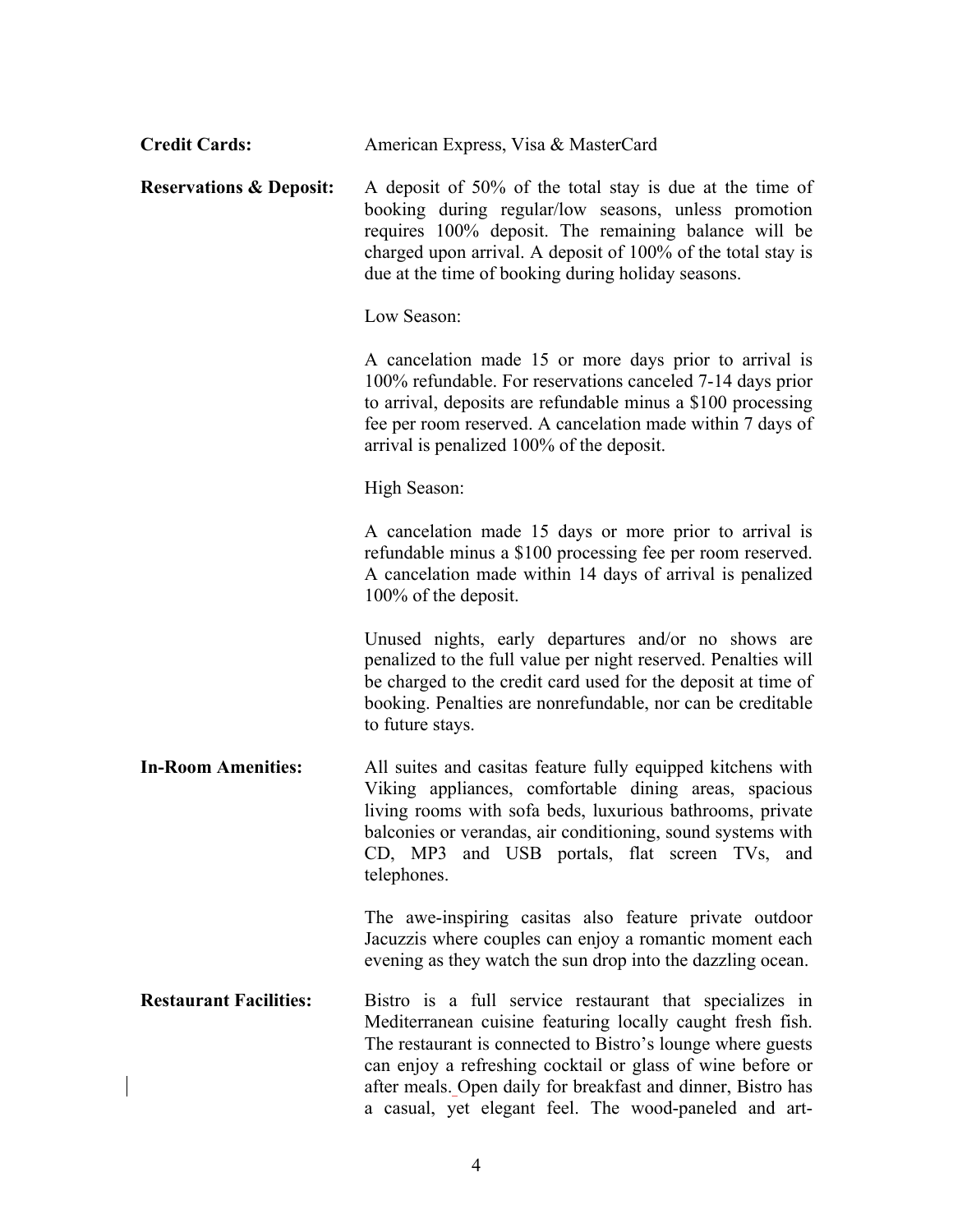adorned interior is perfectly complimented by the large windows and beautiful terrace that allow for a symbiotic relationship with the tropical elements of the outdoors. Bistro provides guests with a delectable meal in the cozy ambience of a one-of-a-kind setting.

Bistro also offers private dinners on the beach where couples can enjoy one-another while taking in the romantic water views.

For a more casual, beachy-feel, guests can enjoy lunch and even a refreshing cocktail at the property's open-air beachside grill. The lunch menu at the grill consists of grilled fish, lobster, wraps, burgers, and salads along with an extensive ceviche menu. The grill's beachside bar is the perfect place for guests to cool off and grab a drink without having to leave the comforts of the sand.

**Spa Facility:** Sublime Samana's new 5,382 square foot spa has one indoor couple cabin, one individual indoor cabin, one Vichy shower and one Temazcal. In addition, treatments may be performed on the beach. Before or after a treatment relax in the Jacuzzi surrounded by the swaying palms. The spa menu uses all natural ingredients such as stones from the Samaná River, coconut, honey, sand and other ingredients in the body wraps, facials and massages.

> Hatha yoga classes rebalance the mind, body and soul with breathing, stretching and meditation techniques. After treatments, guests are served chilled coconut milk directly from the coconut itself.

# **Event and Meeting Facilities: 1. Penthouse –** Offers three separate rooms that can be setup to accommodate 14-30 people per room.

**2. Villa –** Contains three rooms that accommodate between 26-38 people.

**3. Palapa –** A flexible space by the beach for large groups up to 140 people that can be setup in a banquet, classroom or theater configuration.

# **Audio and Visual Equipment Available: -** LED light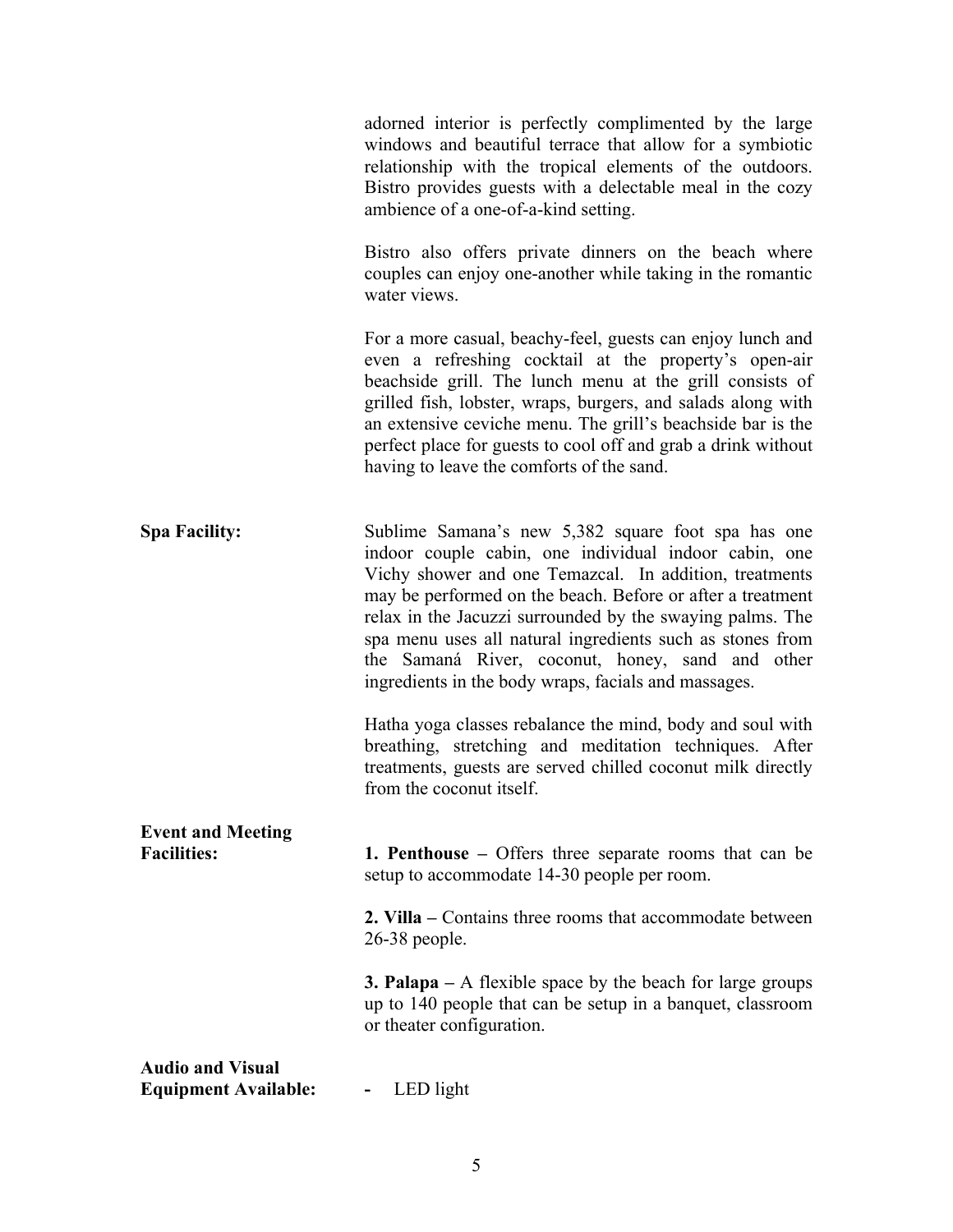|                                | Smoke Machine<br><b>Bubble Machine</b><br>Standalone Camera Flash Unit<br>Screen and Projector<br>-<br>8m x 8m Screen<br>Handheld or Handsfree Wireless Microphone<br>Amplified RCF 15" Speaker<br>-<br>Amplified RCF 18" Subwoofer<br>-<br>Plasma TV<br>Power Strip<br>۰<br>Potable Electric Generator                                                                                                                                                                                                                                                                                                                                                                                                                    |
|--------------------------------|----------------------------------------------------------------------------------------------------------------------------------------------------------------------------------------------------------------------------------------------------------------------------------------------------------------------------------------------------------------------------------------------------------------------------------------------------------------------------------------------------------------------------------------------------------------------------------------------------------------------------------------------------------------------------------------------------------------------------|
| <b>Services:</b>               | Nightly turndown, concierge service, multilingual staff,<br>airport transfer service, special events coordinator, laundry<br>service, spa treatments, gym, multi-lingual nannies, and<br>private in-room chefs for minimal fee.                                                                                                                                                                                                                                                                                                                                                                                                                                                                                            |
| Pools:                         | The main building and casitas perfectly frame the<br>properties expansive interconnecting pools. Long stream-<br>like pools link the property's two main pools, referred to as<br>the North and South pools due to their location with respect<br>to the ocean, and provide for a natural flow. Guests also<br>have the opportunity to rent small private pools situated<br>within the connecting pools where they can relax on plush<br>cabana beds, which virtually hover above the pool's crystal<br>blue water. With one of the main pools designated as<br>adults-only, there is a pool for everyone from those seeking<br>an afternoon of quiet solace to those looking to play in the<br>water with their children. |
| <b>Activities:</b>             | Enjoy miles of golden sand beaches, spa services, gym,<br>snorkeling, scuba diving, and sailing. All activities can be<br>arranged through concierge.                                                                                                                                                                                                                                                                                                                                                                                                                                                                                                                                                                      |
| <b>Nearby Attractions:</b>     | Los Haitises National Park, whale-watching tours, Las<br>Terrenas village, hiking or riding horseback to the exquisite<br>El Limón waterfall.                                                                                                                                                                                                                                                                                                                                                                                                                                                                                                                                                                              |
| <b>Private Transportation:</b> | Private transportation from Las Americas International<br>Airport in Santo Domingo, El Catey in Samana, La<br>Romana, Punta Cana, and Puerto Plata airports can be<br>arranged at an extra cost.                                                                                                                                                                                                                                                                                                                                                                                                                                                                                                                           |
|                                | Guests flying into El Catey airport can take a 20-minute<br>private transfer to Sublime Samana. From Santo Domingo,<br>guests can take a private van for the 1.5-hour drive to<br>Sublime Samana.                                                                                                                                                                                                                                                                                                                                                                                                                                                                                                                          |